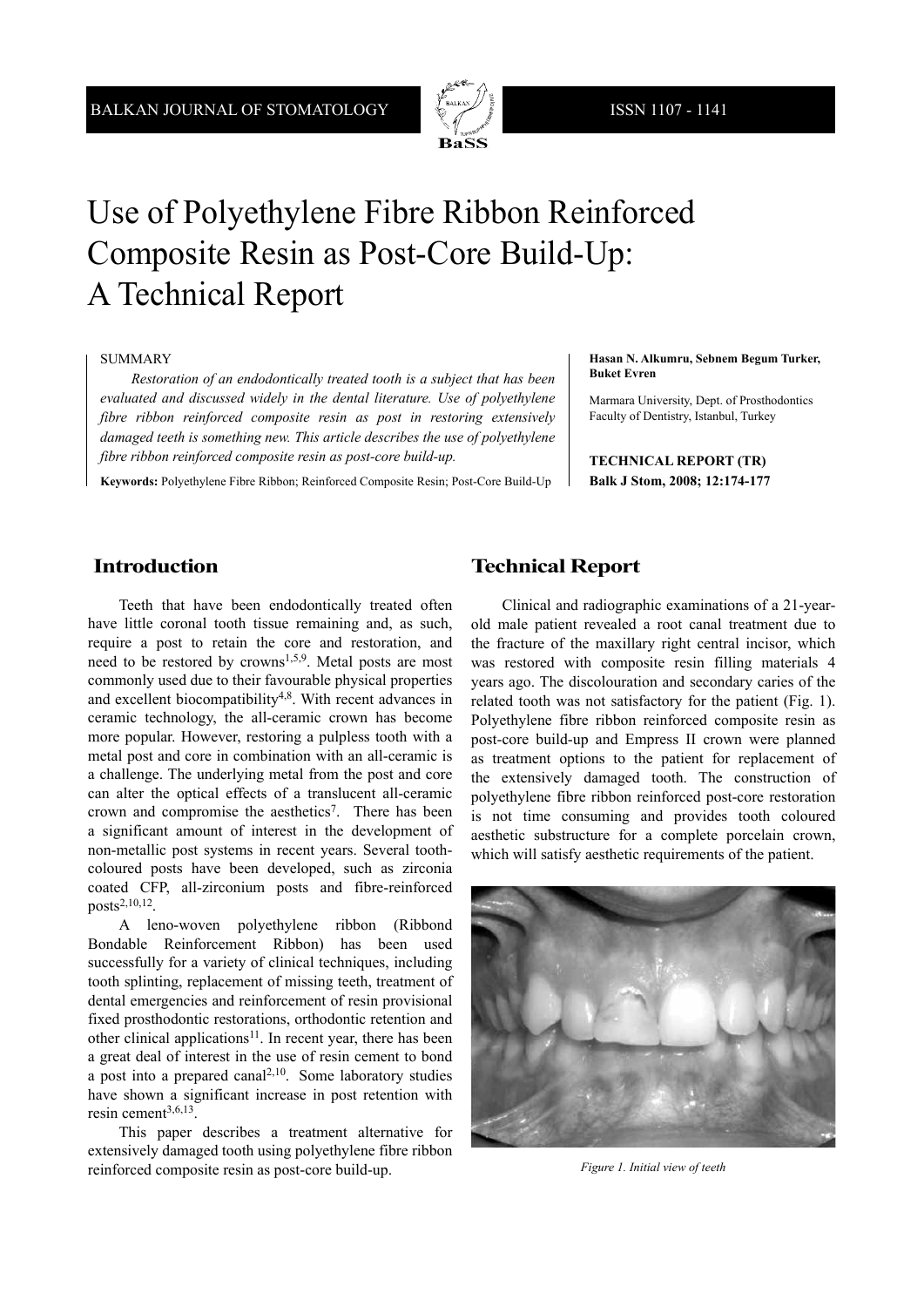### *Polyethylene Fibre Ribbon as Post Material*

The root canal filling was removed to the apical third by using gates glidden and washed with 5% sodium hypochlorite (Fig. 2A and B). After drying procedure with paper points, 37% phosphoric acid was used to etch the root canal wall and remaining tooth surface for 15 seconds, and washed thoroughly for 30 seconds (Fig. 3). Retraction cord (Stay-put; Roeko, Germany) was used to isolate sub-gingival finish line after anaesthesia. Resin cement (Variolink;



*Figure 2A. Remaining tooth structure, after removal of composite resin restoration and caries*

Ivoclar Vivadent, Liechtenstein) was used for luting polyethylene fibre ribbon. Syntac primer (Ivoclar Vivadent), Syntac Adhesive (Ivoclar Vivadent) and Heliobond (Ivoclar Vivadent) were applied to dentine separately in accordance with the manufacturer's directions. A piece of fibre ribbon (Kerr Connect Reinforcement Ribbon; Kerr Corp, Orange, CA), 3 mm width and 5-6 mm longer than the prepared root canal length (Fig.4), was cut off and embedded in mixed Variolink resin cement (Variolink; Ivoclar Vivadent).



*Figure 2 B. Root canal ready for polyethylene fibre ribbon reinforced composite resin post-core restoration*



*Figure 3. Total etch of the root canal*



*Figure 4. Polyethylene fibre ribbon embedded in resin cement (Variolink II)*



*Figure 5A. Insertion of polyethylene fibre ribbon into the resin cement filled tooth canal*



*Figure 5B. Forming loop by insertion of free end of fibre ribbon into root canal*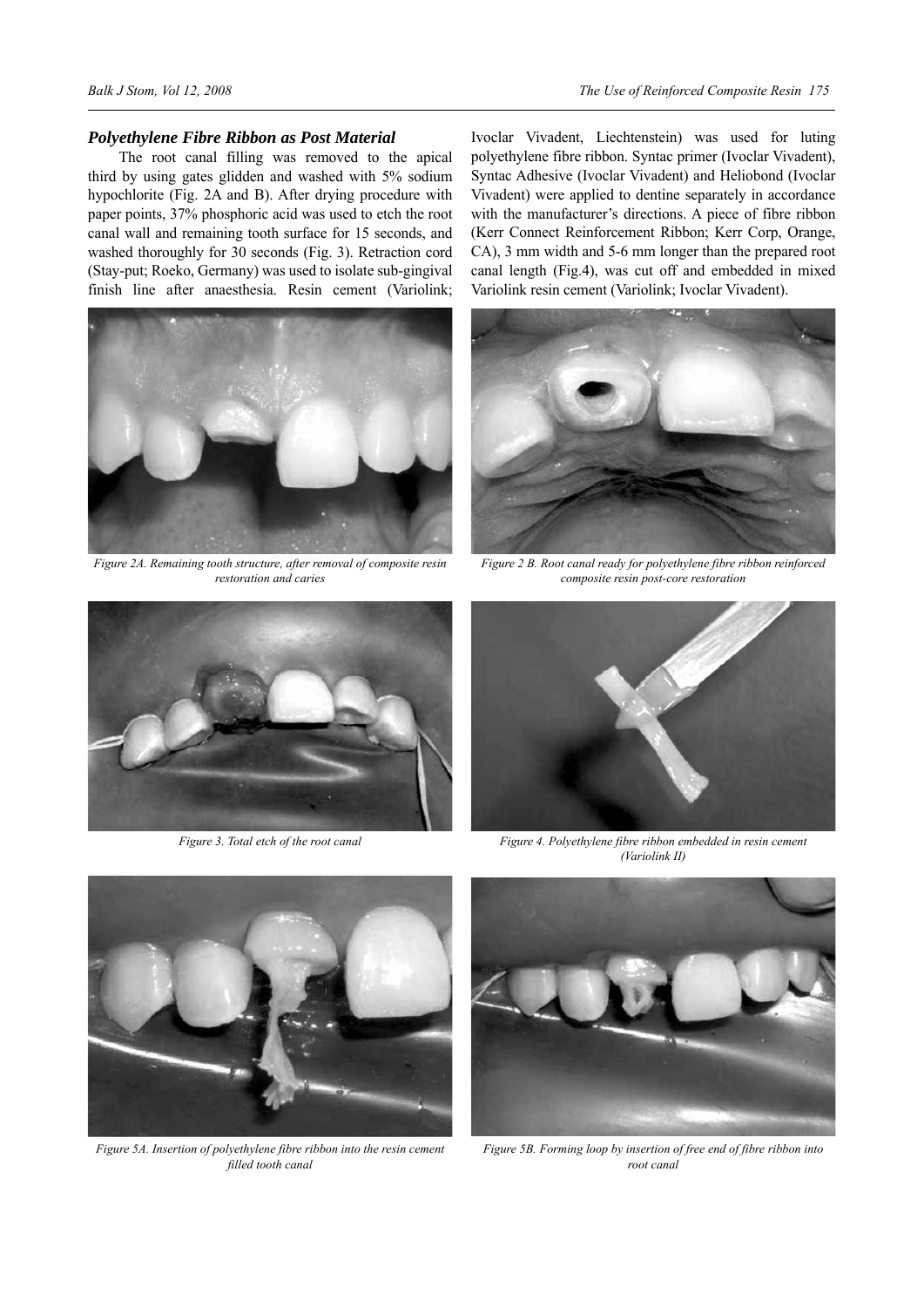

*Figure 6. Construction of composite resin (Tetric-Ceram) core*

The root canal was filled with resin cement. Fibreresin combination was carefully placed into the canal by use of titanium nitride coated instruments (Brilliant Esthetic Line Composite Instrument, Coltène AG, Switzerland), leaving a loop formed 2-3 mm ribbon above the occlusal surface of the root (Fig. 5A and B). The combined fibre ribbon and luting resin was light cured for 40 sec (Optilux; Demetron Inc, Danbury, Conn). Exposed ribbon loop was then filled and covered with composite resin (Tetric Ceram, Ivoclar Vivadent) incrementally for fabricating core, and light cured for 40 sec from one surface, total of 160 seconds (Fig. 6).

#### *Core Preparation*

The core preparation was completed with circumferential deep chamfer finish line (Fig. 7). Medium and coarse diamond burs (Accurata, G+K Mahnhardt Dental, Germany) were used for tooth preparations. The width of the shoulder was kept  $1 \sim 1.2$  mm. Cervical



*Figure 7. Final preparation for full ceramic restoration Figure 8. Full porcelain in-situ*

After cementation of Empress II crown, routine recall visits were performed 4 times over a 1-year period. The evaluation of the polyethylene fibre ribbon reinforced composite resin as post-core build-up at these visits was made with radiographic examination. In each recall, radiograph was taken from the restored tooth with the standardized long-cone technique. No differences were observed between the initial and recall radiographs. The margin was placed 0.5 mm sub-gingivally to increase the length of preparation as well as aesthetic improvement of the final restoration. Sharp edges or irregularities were corrected to minimize stress concentration. Complete arch impression was made with a silicon impression material (Speedex; Coltene AG, Switzerland) and chair side provisional crown (Dentalon Plus; Heraeus Kulzer, Germany) was constructed. Empress II full ceramic crown (Empress II; Ivoclar, Vivadent) was fabricated. The complete seating, marginal adaptation, aesthetic appearance of crown and occlusion was checked at the first try-in. Any premature contacts of centric occlusion position and /or the lateral and anterior movements were eliminated.

#### *Empress II Crown Cementation Procedure*

The internal surface of the crown was etched with 5% hydrofluoric acid gel (IPS ceramic etching gel; Ivoclar, Vivadent) for 20 sec. A silane coupling agent (Monobond-S; Ivoclar, Vivadent) was applied for 60 sec. The preparation was cleaned with pumice slurry and retraction cord was applied. The core surfaces and remaining tooth surfaces were etched with 37% phosphoric acid (Total Etch; Ivoclar, Vivadent) for 60 seconds. Tooth was rinsed with water and dried. Following the manufacturer's guidelines, Syntac Primer and Syntac Adhesive were applied. The bonding agent was brushed on both preparation surfaces and internal surface of the restoration, thinned with air, and cementation was performed immediately by using Variolink II high viscosity resin cement. Excess cement was removed with brush and dental floss. The restoration was photo-polymerized for 40 sec. from all surfaces, total of 200 seconds. The occlusion was controlled to preclude premature contacts (Fig. 8).



outcome was successful. Additionally, no functional or aesthetic problems were reported by the patient.

## **Discussion**

The purpose of a post and core is to reinforce the remaining coronal tooth structure and to replace missing